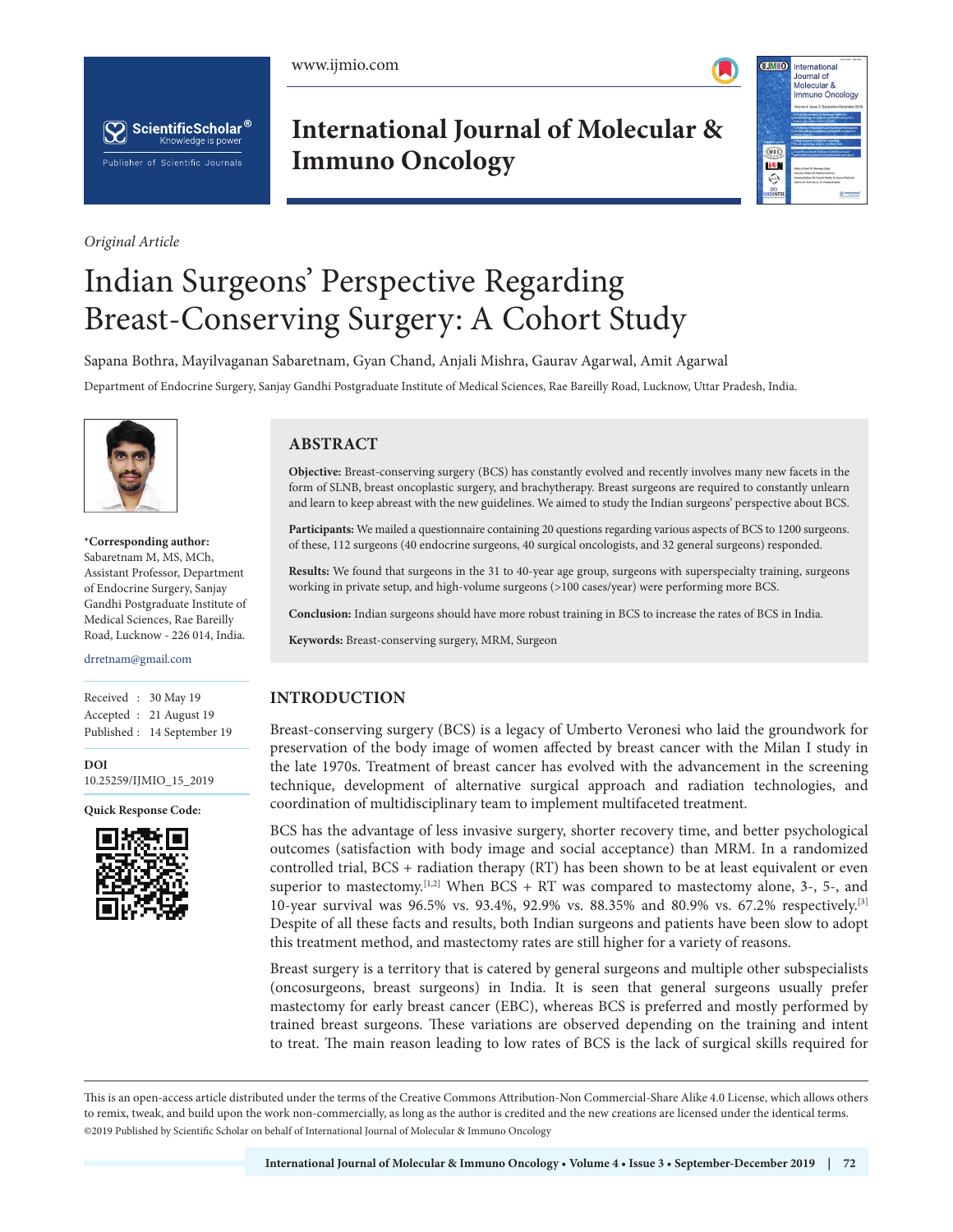BCS and breast reconstruction. Some surgeons still have the impression that mastectomy is clinically superior to BCS because of low risk of recurrence. Only 10% of patients with EBC in India undergo  $BCS^{[4]}$  compared to 70% in the USA.<sup>[5]</sup> Thus, it is imperative that surgeons know the practice of other surgeons in their own country and also abroad. The available technologies make the surgery safer for the surgeon and patient, so the learning and unlearning exercise is necessary in the field of surgery. We aimed to study the Indian surgeon's perspective on BCS.

## **MATERIALS AND METHODS**

We developed a questionnaire with 20 questions regarding various aspects of BCS. The link to the questionnaire (Questionnaire No. 1) was sent by emails to general surgeons, oncosurgeons, endocrine and breast surgeons, and breast specialists throughout India. They filled in the questionnaire by logging into a dedicated website, www.sgpgibreast.in. The emails were sent to members of the associations of breast surgeons, endocrine surgeons, and surgeons in India.

Social media in the form of Facebook and WhatsApp was also used to send this request to different surgeon groups. The filled in questionnaire was available and sent through mail to the corresponding author. The question was entered in an Excel sheet and then converted into a Statistical Package for Social Sciences (SPSS) sheet and analyzed. The consent was given in the website, and once consent is provided by the surgeons, the questionnaire is then filled in. The response of the surgeons was kept confidential. This study was approved by the ethics committee of the institution.

# **STATISTICAL ANALYSIS**

In the descriptive statistics, continuous variables were presented as mean ±SD, while categorical variables were presented as frequency (%). To test the association between various questions asked from the surgeons and age, educational standard, fellowship status, clinical experience in years, clinical setup, number of patients per year, and sex, Pearson's chi-square test or Fisher's exact test was used as appropriate. A *P*-value <0.05 was considered statistically significant. SPSS version 23 (IBM, Chicago, USA) was used in the statistical data analysis.

#### **RESULTS**

A total of 1200 emails were sent to surgeons practicing breast surgery in India. A total of 112 (9.3%) surgeons responded to the request, of which 40 were breast and endocrine surgeons or breast specialists, 40 were oncosurgeons performing breast surgery, and 32 were general surgeons performing breast surgery.

When the age of the surgeon was taken into consideration in analyzing the responses, we found that surgeons in the 20–30-year age group performed MRM more than BCS (*P* = 0.017), believed that BCS is not equivalent to MRM in terms of disease outcome ( $P = 0.012$ ), did not mark the cavity with metallic clip (0.009), and were keen on attending the training for BCS [Table 1]. When comparing a surgeon with superspecialty degree and a surgeon with specialty degree, we found that majority of superspecialists performed BCS (*P* < 0.01), provided long-term disease control (*P* < 0.01), routinely marked the cavity ( $P < 0.001$ ), and provided selfadministered systemic therapy  $(P = 0.006)$ , while special surgeons liked to attend BCS training (*P* = 0.014) [Table 2]. When comparing surgeons with and without dedicated breast fellowship, surgeons with fellowship (93.8%) performed oncoplastic procedures (*P* < 0.001) and marked the cavity with clip ( $P = 0.001$ ), while surgeons without fellowship liked to attend BCS training (*P* = 0.003) [Table 3]. When surgeons were compared according to their clinical experience  $(0-5, 5-10,$  and  $>10$  years), we found that surgeons with <5 years' experience and >10 years' experience performed BCS less (*P* < 0.001) and liked to attend BCS training (*P* = 0.002) [Table 4].

When surgeons were analyzed according to the clinical setup, which is governmental, private, or both, we found that private surgeons routinely sent the margins for frozen section biopsy (0.010), and surgeons working in governmental setup were keen on attending BCS training  $(P = 0.001)$  [Table 5]. When surgeons were analyzed based on number of cases operated per year (0–20, 20–10, and >100), surgeons with more than >100 cases routinely performed BCS (*P* < 0.001), practiced SLNB, used both blue dye and radiopharmaceutical agent, routinely performed oncoplastic procedures (*P* < 0.001), and routinely marked the cavity [Table 6]. When male and female surgeons were compared, there was no significant difference [Table 7].

#### **DISCUSSION**

The response by email and use of social media lead to only 9.3% of surgeons filling the questionnaire. Some studies have a 38%<sup>[6]</sup> response rate, whereas others have up to  $80\%$ <sup>[7]</sup> in a developing country where there are several responsibilities for young surgeons, including counseling, surgical work, and postoperative care. Even because of several chemotherapy administrations and numerous mails[8] requesting such research and association activities, this kind of poor response is observed. We did not send multiple reminders to avoid disturbance to academic surgeons who have to multitask different aspects of life.

Young (20–30 years) and old surgeons (>50 years) performed more MRM. This is probably due to lack of training in the case of old surgeons where they were exposed to radical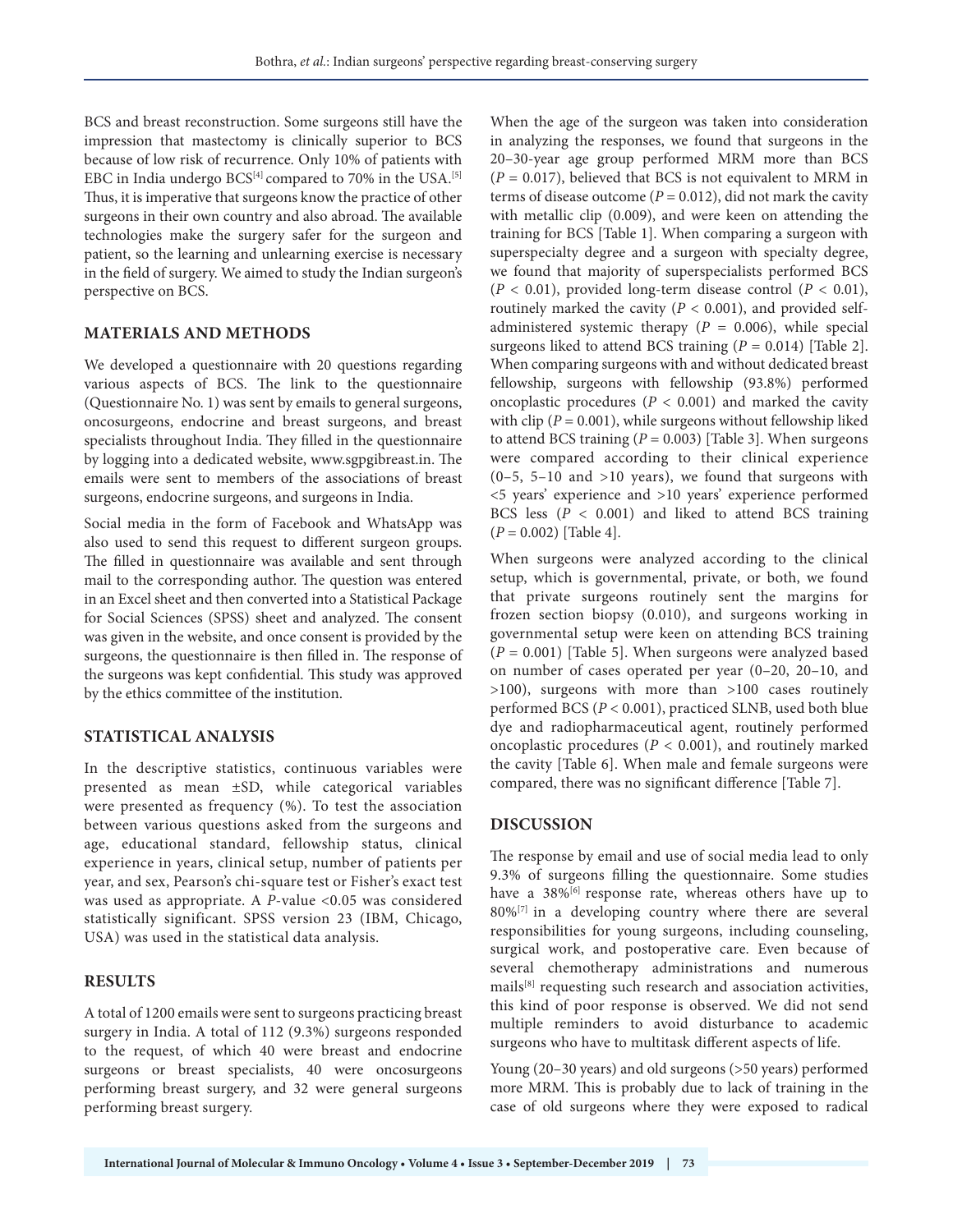| Table 1: Distribution of knowledge and practices as per age group.                                                          |                                  |                  |              |                  |              |              |         |
|-----------------------------------------------------------------------------------------------------------------------------|----------------------------------|------------------|--------------|------------------|--------------|--------------|---------|
| Questions                                                                                                                   | Response                         |                  |              | <b>Age Group</b> |              |              | P-value |
|                                                                                                                             |                                  | $20 - 30$        | $31 - 40$    | $41 - 50$        | $>50$        | <b>Total</b> |         |
|                                                                                                                             |                                  | $(n = 36)$       | $(n = 45)$   | $(n=17)$         | $(n=14)$     | $(n = 112)$  |         |
| Do you think BCS is equivalent to mastectomy in                                                                             | Yes                              | 21               | 34           | 16               | 13           | 84           | 0.012   |
| terms of disease outcome?                                                                                                   |                                  | (58.3)           | (75.6)       | (94.1)           | (92.9)       | (75.0)       |         |
| Do you routinely perform BCS for early breast<br>cancer?                                                                    | Yes                              | 9<br>(25.0)      | 25<br>(55.6) | 9<br>(52.9)      | 9<br>(64.3)  | 52<br>(46.4) | 0.017   |
| Do you take into consideration the patient's economic                                                                       | Yes                              | 28               | 37           | 15               | 12           | 92           | 0.843   |
| condition?                                                                                                                  |                                  | (77.8)           | (82.2)       | (88.2)           | (85.7)       | (82.1)       |         |
| Do you think BCS provides adequate long-term                                                                                | Yes                              | 22               | 35           | 14               | 12           | 83           | 0.210   |
| disease control?                                                                                                            |                                  | (61.1)           | (77.8)       | (82.4)           | (85.7)       | (74.1)       |         |
| Do you routinely excise the skin during BCS?                                                                                | Yes                              | 11               | 20           | 4                | 5            | 40           | 0.430   |
| Do you routinely send the margins for frozen section                                                                        | Yes                              | (34.4)<br>12     | (45.5)<br>20 | (23.5)<br>5      | (35.7)<br>5  | (37.4)<br>42 | 0.640   |
| biopsy?                                                                                                                     |                                  | (33.3)           | (44.4)       | (29.4)           | (35.7)       | (37.5)       |         |
| If not, specify the reason                                                                                                  | Unavailability                   | 20               | 12           | 8                | 6            | 46           | 0.054   |
|                                                                                                                             |                                  | (83.3)           | (46.2)       | (66.7)           | (66.7)       | (64.8)       |         |
|                                                                                                                             | Wide margins                     | $\overline{4}$   | 14           | $\overline{4}$   | 3            | 25           |         |
|                                                                                                                             |                                  | (16.7)           | (53.8)       | (33.3)           | (33.3)       | (35.2)       |         |
| Do you perform SLNB in your practice?                                                                                       | Yes                              | 14<br>(38.9)     | 21<br>(46.7) | 10<br>(58.8)     | 7<br>(50.0)  | 52<br>(46.4) | 0.584   |
| If yes, what do you use?                                                                                                    | Blue dye                         | 7                | 10           | 8                | 1            | 26           | 0.067   |
|                                                                                                                             |                                  | (53.8)           | (47.6)       | (80.0)           | (14.3)       | (53.2)       |         |
|                                                                                                                             | Both                             | 6                | 11           | 2                | 6            | 25           |         |
|                                                                                                                             |                                  | (46.2)           | (52.4)       | (20.0)           | (85.7)       | (49.0)       |         |
| In your view, does BCS provide an acceptable                                                                                | Yes                              | 33               | 44           | 15               | 13           | 105          | 0.285   |
| cosmetic appearance?                                                                                                        |                                  | (91.7)           | (97.8)       | (88.2)           | (92.9)       | (93.8)       |         |
| Do you routinely perform oncoplastic procedures?                                                                            | Yes                              | 10<br>(27.8)     | 30<br>(66.7) | 8<br>(47.1)      | 10<br>(71.4) | 58<br>(51.8) | 0.002   |
| Do you think BCS results in lower levels of                                                                                 | Yes                              | 30               | 40           | 16               | 12           | 98           | 0.745   |
| psychological morbidity?                                                                                                    |                                  | (83.3)           | (88.9)       | (94.1)           | (85.7)       | (87.5)       |         |
| Do your routinely mark the cavity with the metallic                                                                         | Yes                              | 10               | $28\,$       | 5                | 7            | 50           | 0.009   |
| clip?                                                                                                                       |                                  | (27.8)           | (62.2)       | (29.4)           | (50.0)       | (44.6)       |         |
| Do you perform self-administered systemic therapy?                                                                          | Yes                              | 6                | 18           | 6                | 5            | 35           | 0.123   |
|                                                                                                                             |                                  | (16.7)           | (40.0)       | (35.3)           | (35.7)       | (31.2)       |         |
| Would you like to attend training for BCS?                                                                                  | Yes                              | 31<br>(86.1)     | 37<br>(82.2) | 9<br>(52.9)      | 8<br>(57.1)  | 85<br>(75.9) | 0.015   |
| #If yes, for what time period?                                                                                              | 1 week                           | 27               | 32           | 9                | 7            | 75           | 0.297   |
|                                                                                                                             |                                  | (87.1)           | (86.5)       | (100.0)          | (87.5)       | (88.2)       |         |
|                                                                                                                             | 1 month                          | $\overline{4}$   | 5            | $\mathbf{0}$     | $\mathbf{0}$ | 9            |         |
|                                                                                                                             |                                  | (12.9)           | (13.5)       | (0)              | (0)          | (10.6)       |         |
|                                                                                                                             | 1 year                           | $\mathbf{0}$     | $\mathbf{0}$ | $\mathbf{0}$     | 1            | 1            |         |
| Do you use any means of telecommunication or mass                                                                           | Yes                              | (0)<br>4         | (0)<br>5     | (0)<br>8         | (12.5)<br>4  | (1.2)<br>21  | 0.007   |
| media to help patients decide?                                                                                              |                                  | (11.1)           | (11.1)       | (47.1)           | (28.6)       | (18.8)       |         |
| In your view, what is the most common hindrance in                                                                          | Fear of                          | 15               | 21           | 9                | 5            | 45           | 0.640   |
| BCS?                                                                                                                        | recurrence                       | (41.7)           | (46.7)       | (52.9)           | (35.7)       | (44.6)       |         |
|                                                                                                                             | Lack of                          | 7                | 9            | 2                | 2            | 20           |         |
|                                                                                                                             | Awareness                        | (19.4)           | (20.0)       | (11.8)           | (14.3)       | (17.9)       |         |
|                                                                                                                             | Lack of medical<br>expertise and | 14<br>(38.9)     | 14<br>(31.1) | 5<br>(29.4)      | 5<br>(35.7)  | 38<br>(33.9) |         |
|                                                                                                                             | infrastructure                   |                  |              |                  |              |              |         |
|                                                                                                                             | Others                           | $\boldsymbol{0}$ | $\mathbf{1}$ | 1                | 2            | 4            |         |
|                                                                                                                             |                                  | (0)              | (2.2)        | (5.9)            | (14.3)       | (3.6)        |         |
| Fisher's exact test was used. Column percentages are within brackets.<br>$#$ Missing information due to a specific question |                                  |                  |              |                  |              |              |         |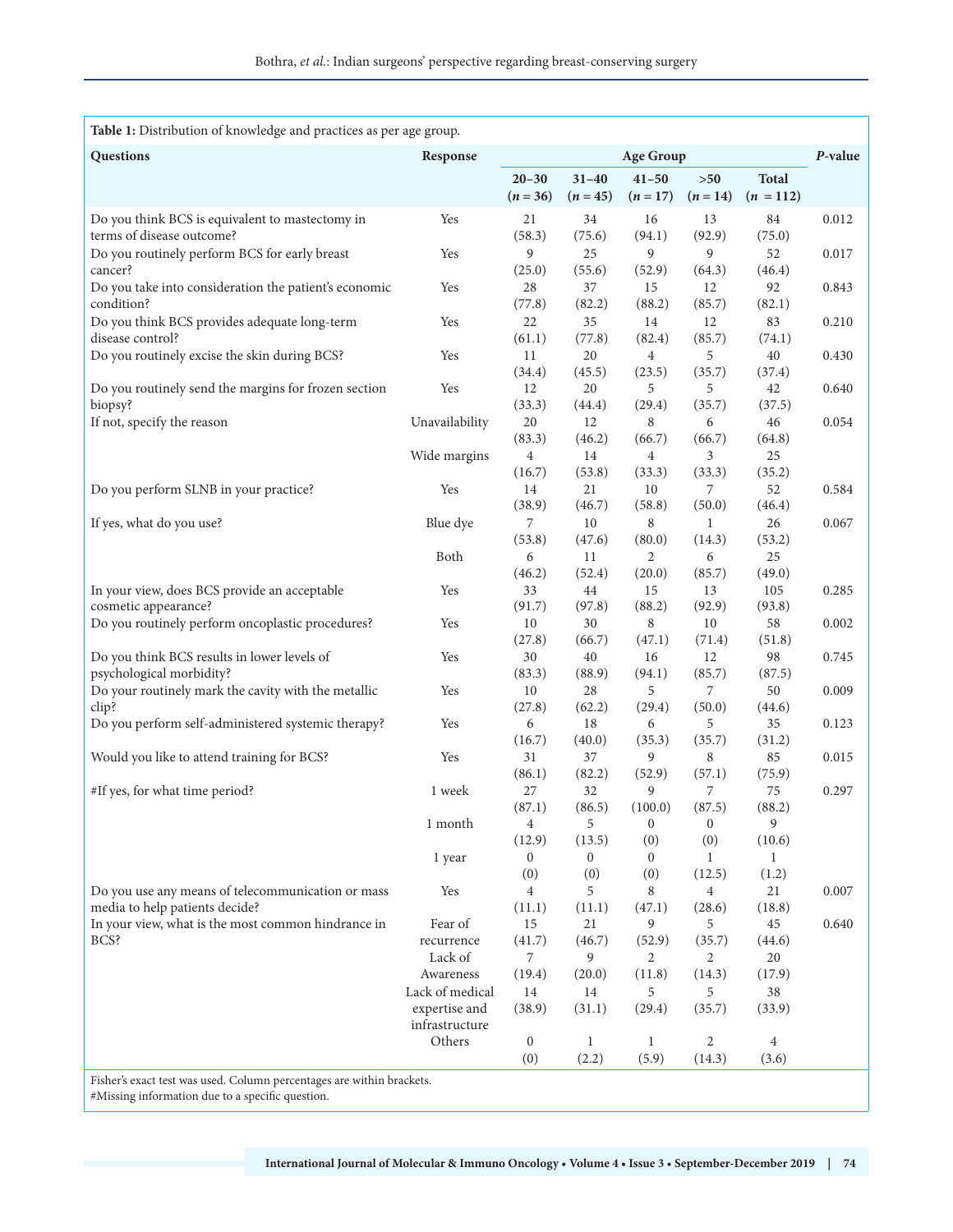| Table 2: Distribution of knowledge and practices as per educational standard.                                                                |                    |                              |                           |                           |              |
|----------------------------------------------------------------------------------------------------------------------------------------------|--------------------|------------------------------|---------------------------|---------------------------|--------------|
| Questions                                                                                                                                    | Response           |                              | <b>Education</b> standard |                           |              |
|                                                                                                                                              |                    | Superspecialty<br>$(n = 40)$ | Specialty<br>$(n = 72)$   | <b>Total</b><br>$(n=112)$ |              |
| Do you think BCS is equivalent to mastectomy in terms of                                                                                     | Yes                | 35                           | 49                        | 84                        | 0.023        |
| disease outcome?<br>Do you routinely perform BCS for early breast cancer?                                                                    | Yes                | (87.5)<br>30                 | (68.1)<br>22              | (75.0)<br>52              | < 0.001      |
| Do you take into consideration the patient's economic                                                                                        | Yes                | (75.0)<br>34                 | (30.6)<br>58              | (46.4)<br>92              | 0.556        |
| condition?                                                                                                                                   |                    | (85.0)                       | (80.6)                    | (82.1)                    |              |
| Do you think BCS provides adequate long-term disease<br>control?                                                                             | Yes                | 38<br>(95.0)                 | 45<br>(62.5)              | 83<br>(74.1)              | < 0.001      |
| Do you routinely excise the skin during BCS?                                                                                                 | Yes                | 12                           | 28                        | 40                        | 0.284        |
| Do you routinely send the margins for frozen section biopsy?                                                                                 | Yes                | (30.8)<br>20                 | (41.2)<br>22              | (37.4)<br>42              | 0.042        |
|                                                                                                                                              |                    | (50.0)                       | (30.6)                    | (37.5)                    |              |
| If not, specify the reason                                                                                                                   | Yes                | 8<br>(40.0)                  | 38<br>(74.5)              | 46<br>(64.8)              | 0.006        |
| Do you perform SLNB in your practice?                                                                                                        | Yes                | 24                           | 28                        | 52                        | 0.032        |
|                                                                                                                                              |                    | (60.0)                       | (38.9)                    | (46.4)                    |              |
| If yes, what do you use?                                                                                                                     | Blue dye           | 10                           | 16                        | 26                        | 0.210        |
|                                                                                                                                              |                    | (41.7)                       | (59.3)                    | (51.0)                    |              |
|                                                                                                                                              | Both               | 14                           | 11                        | 25                        |              |
|                                                                                                                                              |                    | (58.3)                       | (40.7)                    | (49.0)                    |              |
| In your view, does BCS provide an acceptable cosmetic                                                                                        | Yes                | 39                           | 66                        | 105                       | 0.418        |
| appearance?                                                                                                                                  |                    | (97.5)                       | (91.7)                    | (93.8)                    |              |
| Do you routinely perform oncoplastic procedures?                                                                                             | Yes                | 33                           | 25                        | 58                        | $<\!\!0.001$ |
|                                                                                                                                              |                    | (82.5)                       | (34.7)                    | (51.8)                    |              |
| Do you think BCS results in lower levels of psychological                                                                                    | Yes                | 38                           | 60                        | 98                        | 0.074        |
| morbidity?                                                                                                                                   |                    | (95.0)                       | (83.3)<br>23              | (87.5)                    |              |
| Do your routinely mark the cavity with the metallic clip?                                                                                    | Yes                | 27<br>(67.5)                 | (31.9)                    | 50<br>(44.6)              | < 0.001      |
| Do you perform self-administered systemic therapy?                                                                                           | Yes                | 19                           | 16                        | 35                        | 0.006        |
|                                                                                                                                              |                    | (47.5)                       | (22.2)                    | (31.2)                    |              |
| Would you like to attend training for BCS?                                                                                                   | Yes                | 25                           | 60                        | 85                        | 0.014        |
|                                                                                                                                              |                    | (62.5)                       | (83.3)                    | (75.9)                    |              |
| #If yes, for what time period?                                                                                                               | 1 week             | 21                           | 54                        | 75                        | 0.605        |
|                                                                                                                                              |                    | (84.0)                       | (90.0)                    | (88.2)                    |              |
|                                                                                                                                              | 1 month            | $\overline{4}$               | 5                         | 9                         |              |
|                                                                                                                                              |                    | (16.0)                       | (8.3)                     | (10.6)                    |              |
|                                                                                                                                              | 1 year             | $\overline{0}$               | $\mathbf{1}$              | $\mathbf{1}$              |              |
|                                                                                                                                              |                    | (0)                          | (1.7)                     | (1.2)                     |              |
| Do you use any means of telecommunication or mass media to                                                                                   | Yes                | 11                           | 10                        | 21                        | 0.077        |
| help patients decide?                                                                                                                        |                    | (27.5)                       | (13.9)                    | (18.8)                    |              |
| In your view, what is the most common hindrance in BCS?                                                                                      | Fear of recurrence | 21                           | 29                        | 50                        | 0.469        |
|                                                                                                                                              |                    | (52.5)                       | (40.3)                    | (44.6)                    |              |
|                                                                                                                                              | Lack of Awareness  | 8                            | 12                        | 20                        |              |
|                                                                                                                                              |                    | (20.0)                       | (16.7)                    | (17.9)                    |              |
|                                                                                                                                              | Lack of medical    | 10                           | 28                        | 38                        |              |
|                                                                                                                                              | expertise and      | (25.0)                       | (38.9)                    | (33.9)                    |              |
|                                                                                                                                              | infrastructure     |                              |                           |                           |              |
|                                                                                                                                              | Others             | $\mathbf{1}$<br>(2.5)        | 3<br>(4.2)                | $\overline{4}$<br>(3.6)   |              |
|                                                                                                                                              |                    |                              |                           |                           |              |
| Chi-square test or Fisher's exact test was used. Column percentages are within brackets.<br>#Missing information due to a specific question. |                    |                              |                           |                           |              |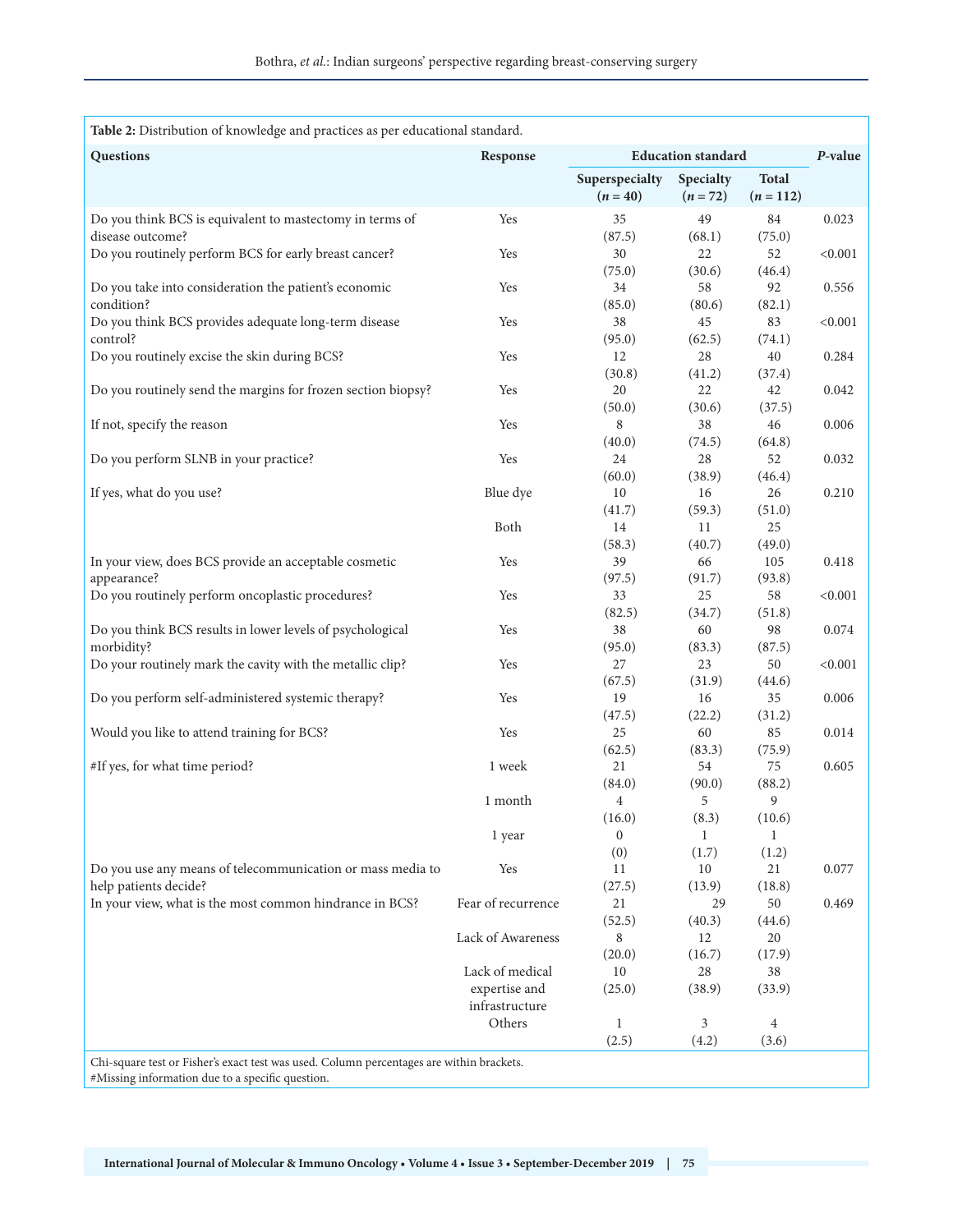| Table 3: Distribution of knowledge and practices as per fellowship status.                                                                   |                             |                          |                              |                           |         |
|----------------------------------------------------------------------------------------------------------------------------------------------|-----------------------------|--------------------------|------------------------------|---------------------------|---------|
| Questions                                                                                                                                    | Response                    | Fellowship               |                              | P-value                   |         |
|                                                                                                                                              |                             | Yes<br>$(n = 16)$        | N <sub>o</sub><br>$(n = 96)$ | <b>Total</b><br>$(n=112)$ |         |
| Do you think BCS is equivalent to mastectomy in terms of<br>disease outcome?                                                                 | Yes                         | 14<br>(87.5)             | 70<br>(72.9)                 | 84<br>(75.0)              | 0.350   |
| Do you routinely perform BCS for early breast cancer?                                                                                        | Yes                         | 13                       | 39                           | 52                        | 0.003   |
| Do you take into consideration the patient's economic condition?                                                                             | Yes                         | (81.2)<br>14             | (40.6)<br>78                 | (46.4)<br>92              | 0.733   |
| Do you think BCS provides adequate long-term disease control?                                                                                | Yes                         | (87.5)<br>14             | (81.2)<br>69                 | (82.1)<br>83              | 0.232   |
| Do you routinely excise the skin during BCS?                                                                                                 | Yes                         | (87.5)<br>6              | (71.9)<br>34                 | (74.1)<br>40              | 0.992   |
|                                                                                                                                              |                             | (37.5)                   | (37.4)                       | (37.4)                    |         |
| Do you routinely send the margins for frozen section biopsy?                                                                                 | Yes                         | 8<br>(50.0)              | 34<br>(35.4)                 | 42<br>(37.5)              | 0.265   |
| If no, specify the reason                                                                                                                    | Unavailability              | 2<br>(28.6)              | 44<br>(68.3)                 | 46<br>(64.3)              | 0.088   |
|                                                                                                                                              | Wide margins                | 5                        | 20                           | 25                        |         |
| Do you perform SLNB in your practice?                                                                                                        | Yes                         | (71.4)<br>11             | (31.2)<br>41                 | (35.2)<br>52              | 0.053   |
| If yes, what do you use?                                                                                                                     | Blue dye                    | (68.8)<br>2              | (42.7)<br>24                 | (46.4)<br>26              | 0.014   |
|                                                                                                                                              | Both                        | (18.2)<br>9              | (60.0)<br>16                 | (51.0)<br>25              |         |
| In your view, does BCS provide an acceptable cosmetic                                                                                        | Yes                         | (81.8)<br>16             | (40.0)<br>89                 | (49.0)<br>105             | 0.591   |
| appearance?                                                                                                                                  | Yes                         | (100.0)<br>15            | (92.7)<br>43                 | (93.8)<br>58              | < 0.001 |
| Do you routinely perform oncoplastic procedures?                                                                                             |                             | (93.8)                   | (44.8)                       | (51.8)                    |         |
| Do you think BCS results in lower levels of psychological<br>morbidity?                                                                      | Yes                         | 15<br>(93.8)             | 83<br>(86.5)                 | 98<br>(87.5)              | 0.688   |
| Do your routinely mark the cavity with the metallic clip?                                                                                    | Yes                         | 13<br>(81.2)             | 37<br>(38.5)                 | 50<br>(44.6)              | 0.001   |
| Do you perform self-administered systemic therapy                                                                                            | Yes                         | $\,8\,$                  | 27                           | 35                        | 0.081   |
| Would you like to attend training for BCS?                                                                                                   | Yes                         | (50.0)<br>7              | (28.1)<br>78                 | (31.2)<br>85              | 0.003   |
| #If yes, for what time period?                                                                                                               | 1 week                      | (43.8)<br>6              | (81.2)<br>69                 | (75.9)<br>75              | 0.598   |
|                                                                                                                                              | 1 month                     | (85.7)<br>$\mathbf{1}$   | (88.5)<br>8                  | (88.2)<br>9               |         |
|                                                                                                                                              | 1 year                      | (14.3)<br>$\overline{0}$ | (10.3)<br>1                  | (10.6)<br>$\mathbf{1}$    |         |
|                                                                                                                                              |                             | (0)                      | (1.3)                        | (1.2)                     |         |
| Do you use any means of telecommunicationor mass media to<br>help patients decide?                                                           | Yes                         | 5<br>(31.2)              | 16<br>(16.7)                 | 21<br>(18.8)              | 0.177   |
| In your view, what is the most common hindrance in BCS?                                                                                      | Fear of recurrence          | 9<br>(56.2)              | 41<br>(42.7)                 | 50<br>(44.6)              | 0.008   |
|                                                                                                                                              | Lack of Awareness           | $\mathbf{1}$<br>(6.2)    | 19                           | 20                        |         |
|                                                                                                                                              | Lack of medical expertise   | 3                        | (19.8)<br>35                 | (17.9)<br>38              |         |
|                                                                                                                                              | and infrastructure<br>Other | (18.8)<br>3              | (36.5)<br>1                  | (33.9)<br>4               |         |
|                                                                                                                                              |                             | (18.8)                   | (1.0)                        | (3.6)                     |         |
| Chi-square test or Fisher's exact test was used. Column percentages are within brackets.<br>#Missing information due to a specific question. |                             |                          |                              |                           |         |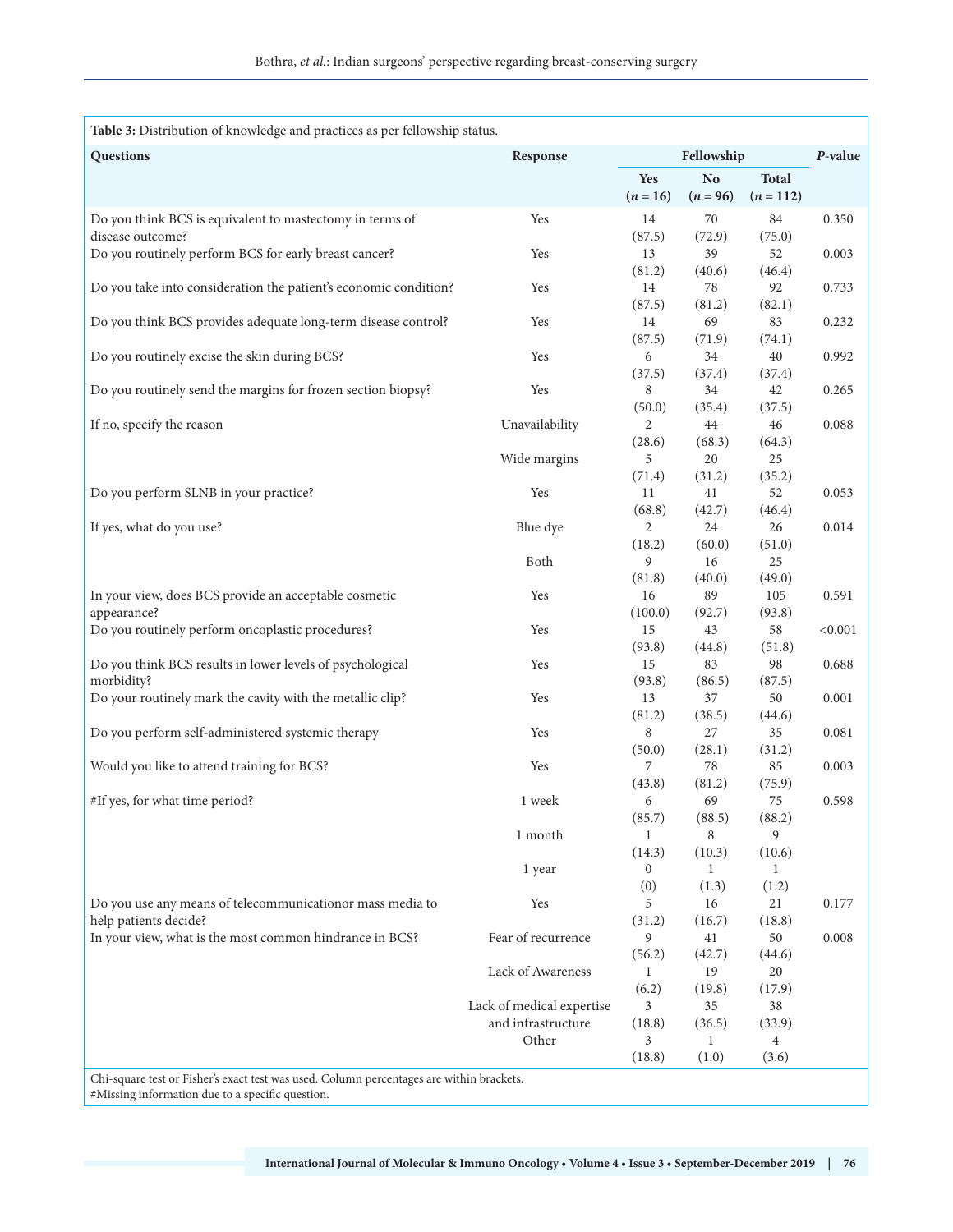| Table 4: Distribution of knowledge and practices as per clinical experience.             |                                               |                              |                        |                   |                           |         |  |
|------------------------------------------------------------------------------------------|-----------------------------------------------|------------------------------|------------------------|-------------------|---------------------------|---------|--|
| Questions                                                                                | Response                                      | Clinical experience in years |                        |                   | P-value                   |         |  |
|                                                                                          |                                               | $0 - 5$<br>$(n = 56)$        | $5 - 10$<br>$(n = 18)$ | >10<br>$(n = 38)$ | <b>Total</b><br>$(n=112)$ |         |  |
| Do you think BCS is equivalent to                                                        | Yes                                           | 37                           | 15                     | 32                | 84                        | 0.117   |  |
| mastectomy in terms of disease outcome?                                                  |                                               | (66.1)                       | (83.3)                 | (84.2)            | (75.0)                    |         |  |
| Do you routinely perform BCS for early                                                   | Yes                                           | 15                           | 16                     | 21                | 52                        | < 0.001 |  |
| breast cancer?                                                                           |                                               | (26.8)                       | (88.9)                 | (55.3)            | (46.4)                    |         |  |
| Do you take into consideration the                                                       | Yes                                           | 45                           | 14                     | 33                | 92                        | 0.634   |  |
| patient's economic condition?<br>Do you think BCS provides adequate                      | Yes                                           | (80.4)<br>35                 | (77.8)<br>16           | (86.8)<br>32      | (82.1)<br>83              | 0.023   |  |
| long-term disease control?                                                               |                                               | (62.5)                       | (88.9)                 | (84.2)            | (74.1)                    |         |  |
| Do you routinely excise the skin during                                                  | Yes                                           | 19                           | 8                      | 13                | 40                        | 0.761   |  |
| BCS?                                                                                     |                                               | (37.3)                       | (44.4)                 | (34.2)            | (37.4)                    |         |  |
| Do you routinely send the margins for                                                    | Yes                                           | 19                           | 8                      | 15                | 42                        | 0.691   |  |
| frozen section biopsy?                                                                   |                                               | (33.9)                       | (44.4)                 | (39.5)            | (37.5)                    |         |  |
| If no, specify the reason                                                                | Unavailability                                | 28                           | 5                      | 13                | 46                        | 0.111   |  |
|                                                                                          |                                               | (75.7)                       | (45.5)                 | (56.5)            | (64.8)                    |         |  |
|                                                                                          | Wide margins                                  | 9                            | 6                      | 10                | 25                        |         |  |
|                                                                                          |                                               | (24.3)                       | (54.5)                 | (43.5)            | (35.2)                    |         |  |
| Do you perform SLNB in your practice?                                                    | Yes                                           | 21                           | 10                     | 21                | 52                        | 0.166   |  |
|                                                                                          |                                               | (37.5)<br>12                 | (55.6)<br>5            | (55.3)<br>9       | (46.4)<br>26              |         |  |
| If yes, what do you use?                                                                 | Blue dye                                      | (60.0)                       | (50.0)                 | (42.9)            | (51.0)                    | 0.580   |  |
|                                                                                          | Both                                          | 8                            | 5                      | 12                | 25                        |         |  |
|                                                                                          |                                               | (40.0)                       | (50.0)                 | (57.1)            | (49.0)                    |         |  |
| In your view, does BCS provide an                                                        | Yes                                           | 51                           | 17                     | 37                | 105                       | 0.514   |  |
| acceptable cosmetic appearance?                                                          |                                               | (91.1)                       | (94.4)                 | (97.4)            | (93.8)                    |         |  |
| Do you routinely perform oncoplastic                                                     | Yes                                           | 19                           | 14                     | 25                | 58                        | 0.001   |  |
| procedures?                                                                              |                                               | (33.9)                       | (77.8)                 | (65.8)            | (51.8)                    |         |  |
| Do you think BCS results in lower levels                                                 | Yes                                           | 48                           | 17                     | 33                | 98                        | 0.689   |  |
| of psychological morbidity?                                                              |                                               | (85.7)                       | (94.4)                 | (86.8)            | (87.5)                    |         |  |
| Do your routinely mark the cavity with                                                   | Yes                                           | 21                           | 12                     | 17                | 50                        | 0.096   |  |
| the metallic clip?                                                                       |                                               | (37.5)                       | (66.7)                 | (44.7)            | (44.6)                    |         |  |
| Do you perform self-administered                                                         | Yes                                           | 13<br>(23.2)                 | 9<br>(50.0)            | 13                | 35                        | 0.091   |  |
| systemic therapy?<br>Would you like to attend training for                               | Yes                                           | 50                           | 12                     | (34.2)<br>23      | (31.2)<br>85              | 0.002   |  |
| BCS?                                                                                     |                                               | (89.3)                       | (66.7)                 | (60.5)            | (75.9)                    |         |  |
| #If yes, for what time period?                                                           | 1 week                                        | 43                           | 10                     | 22                | 75                        | 0.100   |  |
|                                                                                          |                                               | (86.0)                       | (83.3)                 | (95.7)            | (88.2)                    |         |  |
|                                                                                          | 1 month                                       | 7                            | $\overline{2}$         | $\overline{0}$    | 9                         |         |  |
|                                                                                          |                                               | (14.0)                       | (16.7)                 | (0)               | (10.6)                    |         |  |
|                                                                                          | 1 year                                        | $\bf{0}$                     | 0                      | 1                 | 1                         |         |  |
|                                                                                          |                                               | (0)                          | (0)                    | (4.3)             | (1.2)                     |         |  |
| Do you use any means of                                                                  | Yes                                           | $\overline{4}$               | 5                      | 12                | 21                        | 0.005   |  |
| telecommunication or mass media to help<br>patients decide?                              |                                               | (7.1)                        | (27.8)                 | (31.6)            | (18.8)                    |         |  |
| In your view, what is the most common                                                    | Fear of recurrence                            | 24                           | 10                     | 16                | 50                        | 0.376   |  |
| hindrance in BCS?                                                                        |                                               | (42.9)                       | (55.6)                 | (42.1)            | (44.6)                    |         |  |
|                                                                                          | Lack of Awareness                             | 11                           | 3                      | 6                 | 20                        |         |  |
|                                                                                          |                                               | (19.6)                       | (16.7)                 | (15.8)            | (17.9)                    |         |  |
|                                                                                          | Lack of medical expertise<br>& infrastructure | 21                           | $\overline{4}$         | 13                | 38                        |         |  |
|                                                                                          | Others                                        | (37.5)<br>$\boldsymbol{0}$   | (22.2)<br>$\mathbf{1}$ | (34.2)<br>3       | (33.9)<br>4               |         |  |
|                                                                                          |                                               | (0)                          | (5.6)                  | (7.9)             | (3.6)                     |         |  |
| Chi-square test or Fisher's exact test was used. Column percentages are within brackets. |                                               |                              |                        |                   |                           |         |  |
|                                                                                          |                                               |                              |                        |                   |                           |         |  |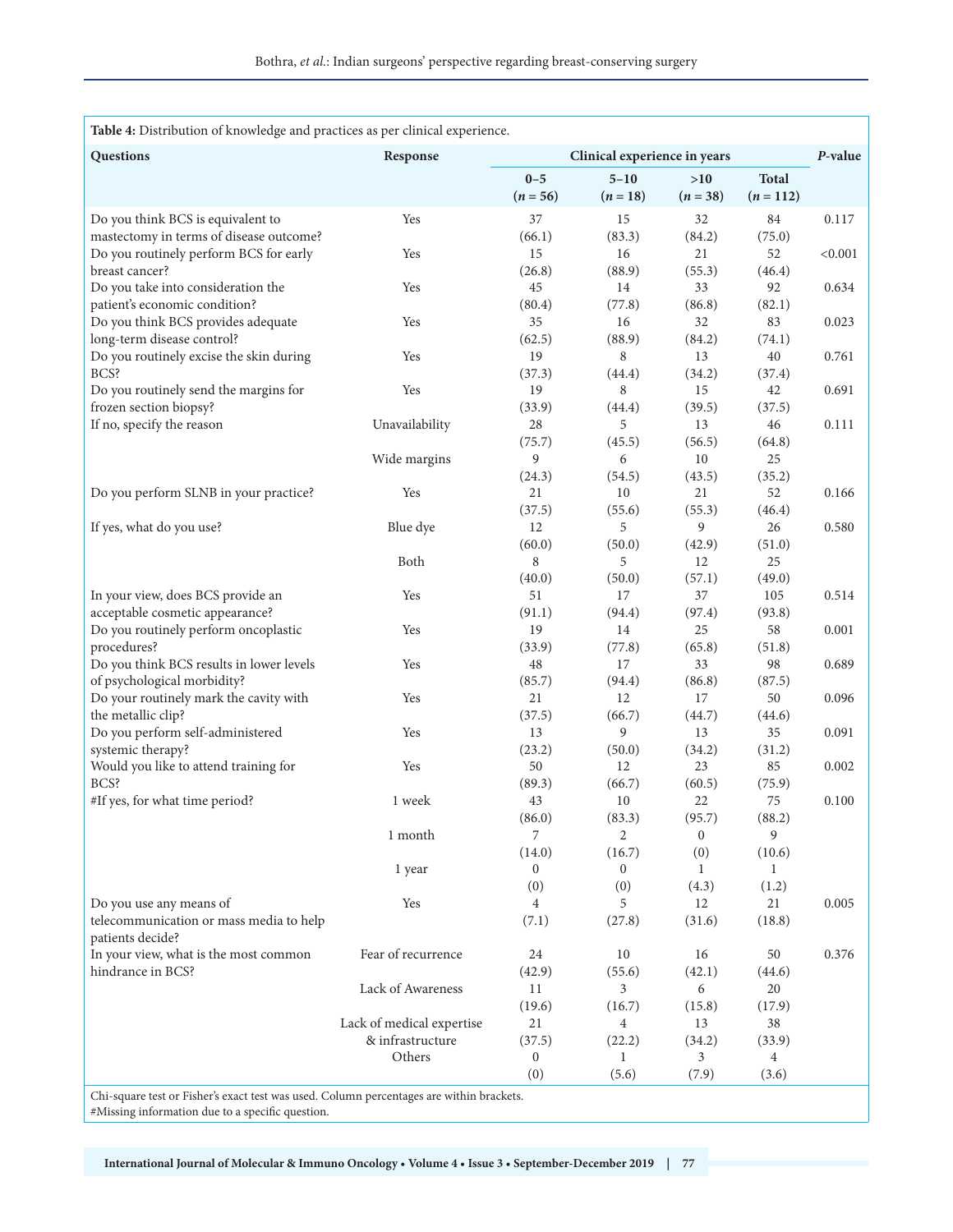| Table 5: Distribution of knowledge and practices as per clinical setup.                  |                                                 |                          |                         |                           |                             |       |  |
|------------------------------------------------------------------------------------------|-------------------------------------------------|--------------------------|-------------------------|---------------------------|-----------------------------|-------|--|
| Questions                                                                                | Response                                        | Clinicalsetup            |                         |                           | $P$ -value                  |       |  |
|                                                                                          |                                                 | Government<br>$(n = 55)$ | Private<br>$(n = 39)$   | <b>Both</b><br>$(n = 18)$ | <b>Total</b><br>$(n = 112)$ |       |  |
| Do you think BCS is equivalent to mastectomy<br>in terms of disease outcome?             | Yes                                             | 40<br>(72.7)             | 31<br>(79.5)            | 13<br>(72.2)              | 84<br>(75.0)                | 0.766 |  |
| Do you routinely perform BCS for early breast<br>cancer?                                 | Yes                                             | 20<br>(36.4)             | 23<br>(59.0)            | 9<br>(50.0)               | 52<br>(46.4)                | 0.090 |  |
| Do you take into consideration the patient's<br>economic condition?                      | Yes                                             | 42<br>(76.4)             | 34<br>(87.2)            | 16<br>(88.9)              | 92<br>(82.1)                | 0.359 |  |
| Do you think BCS provides adequate long-<br>term disease control?                        | Yes                                             | 36<br>(65.5)             | 33<br>(84.6)            | 14<br>(77.8)              | 83<br>(74.1)                | 0.107 |  |
| Do you routinely excise the skin during BCS?                                             | Yes                                             | 15<br>(29.4)             | 18<br>(47.4)            | 7<br>(38.9)               | 40<br>(37.4)                | 0.221 |  |
| Do you routinely send the margins for frozen<br>section biopsy?                          | Yes                                             | 15<br>(27.3)             | 22<br>(56.4)            | 5<br>(27.8)               | 42<br>(37.5)                | 0.010 |  |
| If no, specify the reason                                                                | Unavailability                                  | 29<br>(74.4)             | 9<br>(47.4)             | 8<br>(61.5)               | 46<br>(64.8)                | 0.132 |  |
|                                                                                          | Wide margins                                    | 10                       | 10                      | 5                         | 25                          |       |  |
| Do you perform SLNB in your practice?                                                    | Yes                                             | (25.6)<br>25<br>(45.5)   | (52.6)<br>20<br>(51.3)  | (38.5)<br>7<br>(38.9)     | (35.2)<br>52<br>(46.4)      | 0.670 |  |
| If yes, what do you use?                                                                 | Blue dye                                        | 11<br>(44.0)             | 11<br>(57.9)            | $\overline{4}$<br>(57.1)  | 26<br>(51.0)                | 0.683 |  |
|                                                                                          | Both                                            | 14<br>(56.0)             | 8<br>(42.1)             | 3<br>(42.9)               | 25<br>(49.0)                |       |  |
| In your view, does BCS provide an acceptable<br>cosmetic appearance?                     | Yes                                             | 50<br>(90.9)             | 38<br>(97.4)            | 17<br>(94.4)              | 105<br>(93.8)               | 0.516 |  |
| Do you routinely perform oncoplastic<br>procedures?                                      | Yes                                             | 26<br>(47.3)             | 24<br>(61.5)            | 8<br>(44.4)               | 58<br>(51.8)                | 0.313 |  |
| Do you think BCS results in lower levels of<br>psychological morbidity?                  | Yes                                             | 48<br>(87.3)             | 37<br>(94.9)            | 13<br>(72.2)              | 98<br>(87.5)                | 0.057 |  |
| Do your routinely mark the cavity with the<br>metallic clip?                             | Yes                                             | 25<br>(45.5)             | 20<br>(51.3)            | 5<br>(27.8)               | 50<br>(44.6)                | 0.249 |  |
| Do you perform self-administered systemic<br>therapy                                     | Yes                                             | 18<br>(32.7)             | 10<br>(25.6)            | 7<br>(38.9)               | 35<br>(31.2)                | 0.572 |  |
| Would you like to attend training for BCS?                                               | Yes                                             | 48<br>(87.3)             | 23<br>(59.0)            | 14<br>(77.8)              | 85<br>(75.9)                | 0.007 |  |
| #If yes, for what time period?                                                           | 1 week                                          | 47<br>(97.9)             | 16<br>(69.6)            | 12<br>(85.7)              | 75<br>(88.2)                | 0.001 |  |
|                                                                                          | 1 month                                         | $\mathbf{1}$<br>(2.1)    | 7<br>(30.4)             | $\mathbf{1}$<br>(7.1)     | 9<br>(10.6)                 |       |  |
|                                                                                          | 1 year                                          | $\overline{0}$<br>(0)    | $\boldsymbol{0}$<br>(0) | $\mathbf{1}$<br>(7.1)     | $\mathbf{1}$<br>(1.2)       |       |  |
| Do you use any means of telecommunication<br>or mass media to help patients decide?      | Yes                                             | 6<br>(10.9)              | 12<br>(30.8)            | 3<br>(16.7)               | 21<br>(18.8)                | 0.056 |  |
| In your view, what is the most common<br>hindrance in BCS?                               | Fear of recurrence                              | 20<br>(36.4)             | 10<br>(51.3)            | 10<br>(55.6)              | 50<br>(44.6)                | 0.288 |  |
|                                                                                          | Lack of awareness                               | 10<br>(18.2)             | 6<br>(15.4)             | 4<br>(22.2)               | 20<br>(15.5)                |       |  |
|                                                                                          | Lack of medical expertise<br>and infrastructure | 24<br>(43.6)             | 11<br>(28.2)            | 3<br>(16.7)               | 38<br>(33.9)                |       |  |
|                                                                                          | Others                                          | $\mathbf{1}$<br>(1.8)    | 2<br>(5.1)              | 3<br>(5.6)                | $\overline{4}$<br>(3.6)     |       |  |
| Chi-square test or Fisher's exact test was used. Column percentages are within brackets. |                                                 |                          |                         |                           |                             |       |  |

Chi-square test or Fisher's exact test was used. Column percentages are within brackets. #Missing information due to a specific question.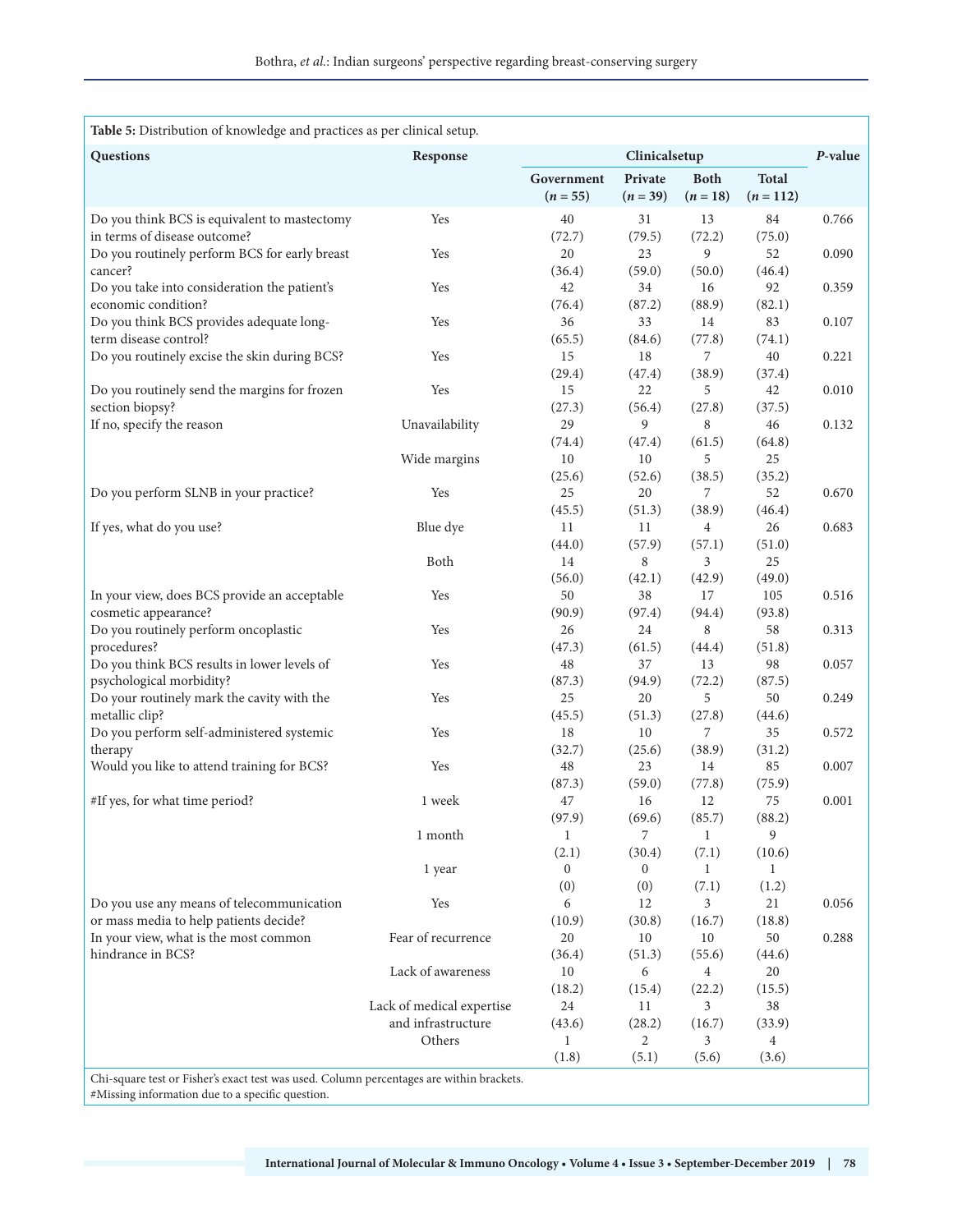| Table 6: Distribution of knowledge and practices as per number of patients per year.   |                           |                             |                          |                  |                |         |  |
|----------------------------------------------------------------------------------------|---------------------------|-----------------------------|--------------------------|------------------|----------------|---------|--|
| Questions                                                                              | Response                  | Number of patients per year |                          |                  | P-value        |         |  |
|                                                                                        |                           | $0 - 20$<br>$(n = 45)$      | $20 - 100$<br>$(n = 36)$ | >100<br>$(n=31)$ | <b>Total</b>   |         |  |
| Do you think BCS is equivalent to mastectomy in                                        | Yes                       | 28                          | $30\,$                   | 26               | 84             | 0.038   |  |
| terms of disease outcome?<br>Do you routinely perform BCS for early breast cancer?     | Yes                       | (62.2)<br>7                 | (83.3)<br>22             | (83.9)<br>23     | (75.0)<br>52   | < 0.001 |  |
|                                                                                        |                           | (15.6)                      | (61.1)                   | (74.2)           | (46.4)         |         |  |
| Do you take into consideration the patient's economic                                  | Yes                       | 37                          | 31                       | 24               | 92             | 0.651   |  |
| condition?                                                                             |                           | (82.2)                      | (86.1)                   | (77.4)           | (82.1)         |         |  |
| Do you think BCS provides adequate long-term<br>disease control?                       | Yes                       | 26<br>(57.8)                | 31<br>(86.1)             | 26<br>(83.9)     | 83<br>(74.1)   | 0.005   |  |
| Do you routinely excise the skin during BCS?                                           | Yes                       | 19                          | 14                       | 7                | 40             | 0.154   |  |
|                                                                                        |                           | (45.2)                      | (40.0)                   | (23.3)           | (37.4)         |         |  |
| Do you routinely send the margins for frozen section                                   | Yes                       | 15                          | 17                       | 10               | 42             | 0.342   |  |
| biopsy?                                                                                |                           | (33.3)                      | (47.2)                   | (32.3)           | (37.5)         |         |  |
| If no, specify the reason                                                              | Unavailability            | 26                          | 13                       | 7                | 46             | 0.003   |  |
|                                                                                        |                           | (81.2)                      | (68.4)                   | (35.0)           | (64.8)         |         |  |
|                                                                                        | Wide margins              | 6                           | 6                        | 13               | 25             |         |  |
| Do you perform SLNB in your practice?                                                  | Yes                       | (18.8)<br>11                | (31.6)<br>18             | (65.0)<br>23     | (35.2)<br>52   | < 0.001 |  |
|                                                                                        |                           | (24.4)                      | (50.0)                   | (74.2)           | (46.4)         |         |  |
| If yes, what do you use?                                                               | Blue Dye                  | 10                          | $10\,$                   | 6                | 26             | 0.001   |  |
|                                                                                        |                           | (90.9)                      | (58.8)                   | (26.1)           | (51.0)         |         |  |
|                                                                                        | Both                      | 1                           | 7                        | 17               | 25             |         |  |
|                                                                                        |                           | (9.1)                       | (41.2)                   | (73.9)           | (49.0)         |         |  |
| In your view, does BCS procedure provide an                                            | Yes                       | 42                          | 33                       | 30               | 105            | 0.795   |  |
| acceptable cosmetic appearance?                                                        |                           | (93.3)                      | (91.7)                   | (96.8)           | (93.5)         |         |  |
| Do you routinely perform oncoplastic procedures?                                       | Yes                       | 13<br>(28.9)                | 21<br>(58.3)             | 24               | 58             | < 0.001 |  |
| Do you think BCS results in lower levels of                                            | Yes                       | 41                          | 31                       | (77.4)<br>26     | (51.8)<br>98   | 0.590   |  |
| psychological morbidity?                                                               |                           | (91.1)                      | (86.1)                   | (83.9)           | (87.5)         |         |  |
| Do your routinely mark the cavity with the metallic                                    | Yes                       | 13                          | 12                       | 25               | 50             | < 0.001 |  |
| clip?                                                                                  |                           | (28.9)                      | (33.3)                   | (80.6)           | (44.6)         |         |  |
| Do you perform self-administered systemic therapy?                                     | Yes                       | 11                          | 15                       | 9                | 35             | 0.239   |  |
|                                                                                        |                           | (24.4)                      | (41.7)                   | (29.0)           | (31.2)         |         |  |
| Would you like to attend training for BCS?                                             | Yes                       | 40                          | 26                       | 19               | 85             | 0.018   |  |
|                                                                                        |                           | (88.9)<br>35                | (72.2)<br>21             | (61.3)           | (75.9)<br>75   |         |  |
| #If yes, for what time period?                                                         | 1 week                    | (87.5)                      | (80.8)                   | 19<br>(100)      | (88.2)         | 0.179   |  |
|                                                                                        | 1 month                   | 5                           | 4                        | $\overline{0}$   | 9              |         |  |
|                                                                                        |                           | (12.5)                      | (15.4)                   | (42.9)           | (10.6)         |         |  |
|                                                                                        | 1 year                    | 0                           | $\mathbf{1}$             | 0                | 1              |         |  |
|                                                                                        |                           | (0)                         | (3.8)                    | (0)              | (1.2)          |         |  |
| Do you use any means of telecommunication or mass                                      | Yes                       | 3                           | 10                       | 8                | 21             | 0.027   |  |
| media to help patients decide?                                                         |                           | (6.7)                       | (27.8)                   | (25.8)           | (18.8)         |         |  |
| In your view, what is the most common hindrance in                                     | Fear of recurrence        | 19                          | 14                       | 17               | 50             | 0.398   |  |
| BCS?                                                                                   | Lack of awareness         | (42.2)<br>9                 | (38.9)<br>8              | (54.8)<br>3      | (44.6)<br>20   |         |  |
|                                                                                        |                           | (20.0)                      | (22.2)                   | (9.7)            | (17.9)         |         |  |
|                                                                                        | Lack of medical expertise | 17                          | 12                       | 9                | 38             |         |  |
|                                                                                        | and infrastructure        | (37.8)                      | (33.3)                   | (29.0)           | (33.9)         |         |  |
|                                                                                        | Others                    | $\boldsymbol{0}$            | 2                        | 2                | $\overline{4}$ |         |  |
|                                                                                        |                           | (0)                         | (5.6)                    | (6.5)            | (3.6)          |         |  |
| Chi-square test or Fisher exact test was used. Column percentages are within brackets. |                           |                             |                          |                  |                |         |  |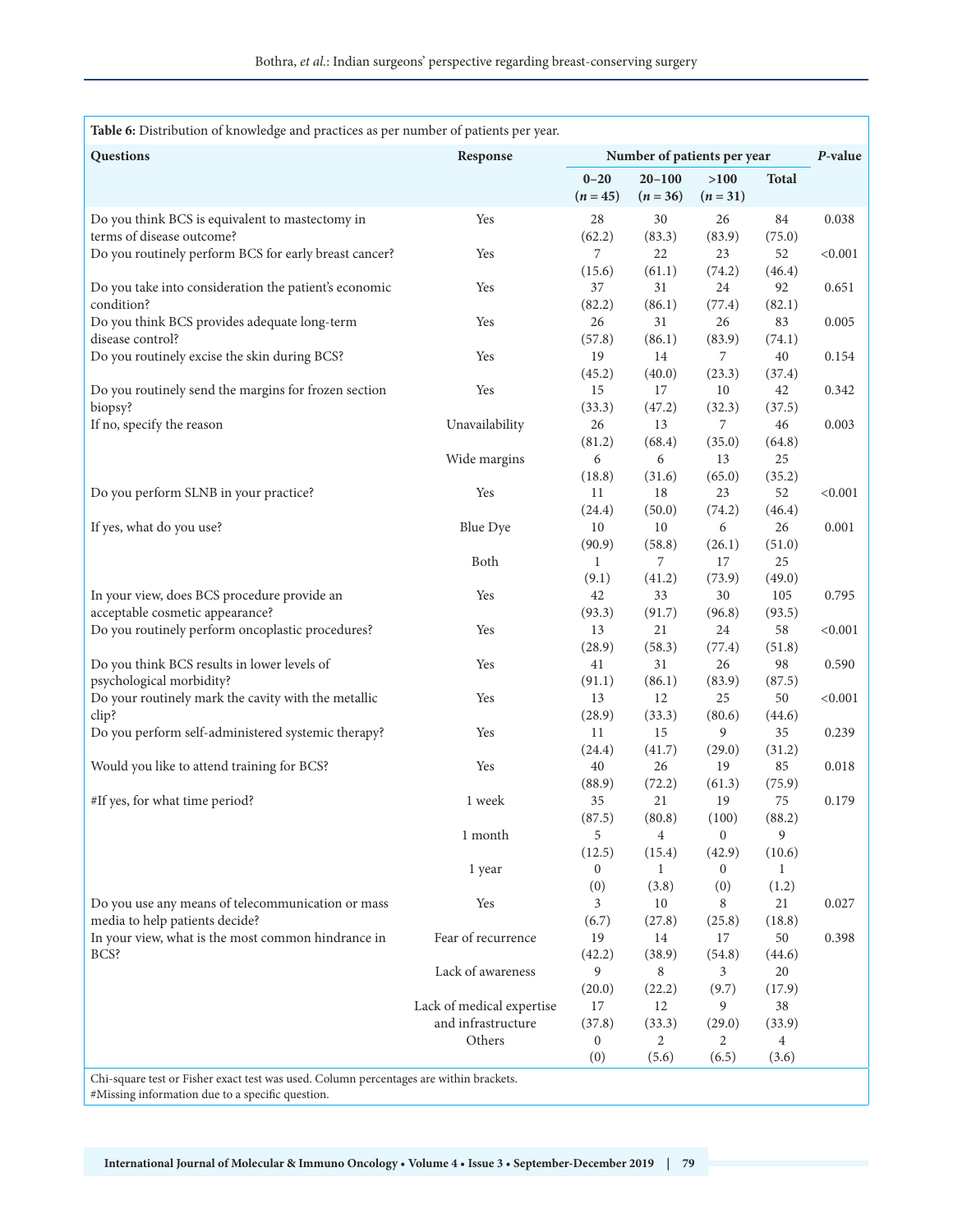| Table 7: Distribution of knowledge and practices as per sex of the surgeon.              |                                                 |                    |                          |                           |       |  |  |
|------------------------------------------------------------------------------------------|-------------------------------------------------|--------------------|--------------------------|---------------------------|-------|--|--|
| Questions                                                                                | <b>Sex</b><br>Response                          |                    | P-value                  |                           |       |  |  |
|                                                                                          |                                                 | Male<br>$(n = 93)$ | Female<br>$(n = 19)$     | <b>Total</b><br>$(n=112)$ |       |  |  |
| Do you think BCS is equivalent to mastectomy in terms of<br>disease outcome?             | Yes                                             | 69<br>(74.2)       | 15<br>(78.9)             | 84<br>(75.0)              | 0.778 |  |  |
| Do you routinely perform BCS for early breast cancer?                                    | Yes                                             | 40                 | 12                       | 52                        | 0.109 |  |  |
| Do you take into consideration the patient's economic<br>condition?                      | Yes                                             | (43.0)<br>74       | (63.2)<br>18             | (46.4)<br>92              | 0.188 |  |  |
| Do you think BCS provides adequate long-term disease                                     | Yes                                             | (79.6)<br>66       | (94.7)<br>17             | (82.1)<br>83              | 0.149 |  |  |
| control?<br>Do you routinely excise the skin during BCS?                                 | Yes                                             | (71.0)<br>33       | (89.5)<br>7              | (74.1)<br>40              | 0.885 |  |  |
| Do you routinely send the margins for frozen section                                     | Yes                                             | (37.1)<br>35       | (38.9)<br>7              | (37.4)<br>42              | 0.948 |  |  |
| biopsy?<br>If no, specify the reason                                                     | Unavailability                                  | (37.6)<br>40       | (36.8)<br>6              | (37.5)<br>46              | 0.197 |  |  |
|                                                                                          | Wide margins                                    | (69.0)<br>18       | (46.2)<br>7              | (64.8)<br>25              |       |  |  |
| Do you perform SLNB in your practice?                                                    | Yes                                             | (31.0)<br>43       | (53.8)<br>9              | (35.2)<br>52              | 0.928 |  |  |
| If yes, what do you use?                                                                 | Blue dye                                        | (46.2)<br>23       | (47.4)<br>3              | (46.4)<br>26              | 0.291 |  |  |
|                                                                                          | Both                                            | (54.8)<br>19       | (33.3)<br>6              | (51.0)<br>25              |       |  |  |
| In your view, does BCS provide an acceptable cosmetic                                    | Yes                                             | (45.2)<br>88       | (66.7)<br>17             | (49.0)<br>105             | 0.339 |  |  |
| appearance?<br>Do you routinely perform oncoplastic procedures?                          | Yes                                             | (94.6)<br>46       | (89.5)<br>12             | (93.8)<br>58              | 0.276 |  |  |
| Do you think BCS results in lower levels of psychological                                | Yes                                             | (49.5)<br>81       | (63.2)<br>17             | (51.8)<br>98              | 0.998 |  |  |
| morbidity?<br>Do your routinely mark the cavity with the metallic clip?                  | Yes                                             | (87.1)<br>41       | (89.5)<br>9              | (87.5)<br>50              | 0.793 |  |  |
| Do you perform self-administered systemic therapy?                                       | Yes                                             | (44.1)<br>27       | (47.4)<br>8              | (44.6)<br>35              | 0.285 |  |  |
| Would you like to attend training for BCS?                                               | Yes                                             | (29.0)<br>74       | (42.1)<br>11             | (31.2)<br>85              | 0.073 |  |  |
| #If yes, for what time period?                                                           | 1 week                                          | (79.6)<br>66       | (57.9)<br>9              | (75.9)<br>75              | 0.142 |  |  |
|                                                                                          |                                                 | (89.2)             | (81.8)                   | (88.2)                    |       |  |  |
|                                                                                          | 1 month                                         | 8<br>(10.8)        | $\mathbf{1}$<br>(9.1)    | 9<br>(10.6)               |       |  |  |
|                                                                                          | 1 year                                          | $\bf{0}$<br>(0)    | 1<br>(9.1)               | 1<br>(1.2)                |       |  |  |
| Do you use any means of telecommunication or mass<br>media to help patients decide?      | Yes                                             | 19<br>(20.4)       | $\overline{2}$<br>(10.5) | 21<br>(18.8)              | 0.519 |  |  |
| In your view, what is the most common hindrance in BCS?                                  | Fear of recurrence                              | 37<br>(39.8)       | 13<br>(68.4)             | 50<br>(44.6)              | 0.095 |  |  |
|                                                                                          | Lack of awareness                               | 18<br>(19.4)       | 2<br>(10.5)              | 20<br>(17.9)              |       |  |  |
|                                                                                          | Lack of medical expertise<br>and infrastructure | 35<br>(37.6)       | 3<br>(15.8)              | 38<br>(33.9)              |       |  |  |
|                                                                                          | Others                                          | 3<br>(3.2)         | 1<br>(5.3)               | 4<br>(3.6)                |       |  |  |
| Chi-square test or Fisher's exact test was used. Column percentages are within brackets. |                                                 |                    |                          |                           |       |  |  |